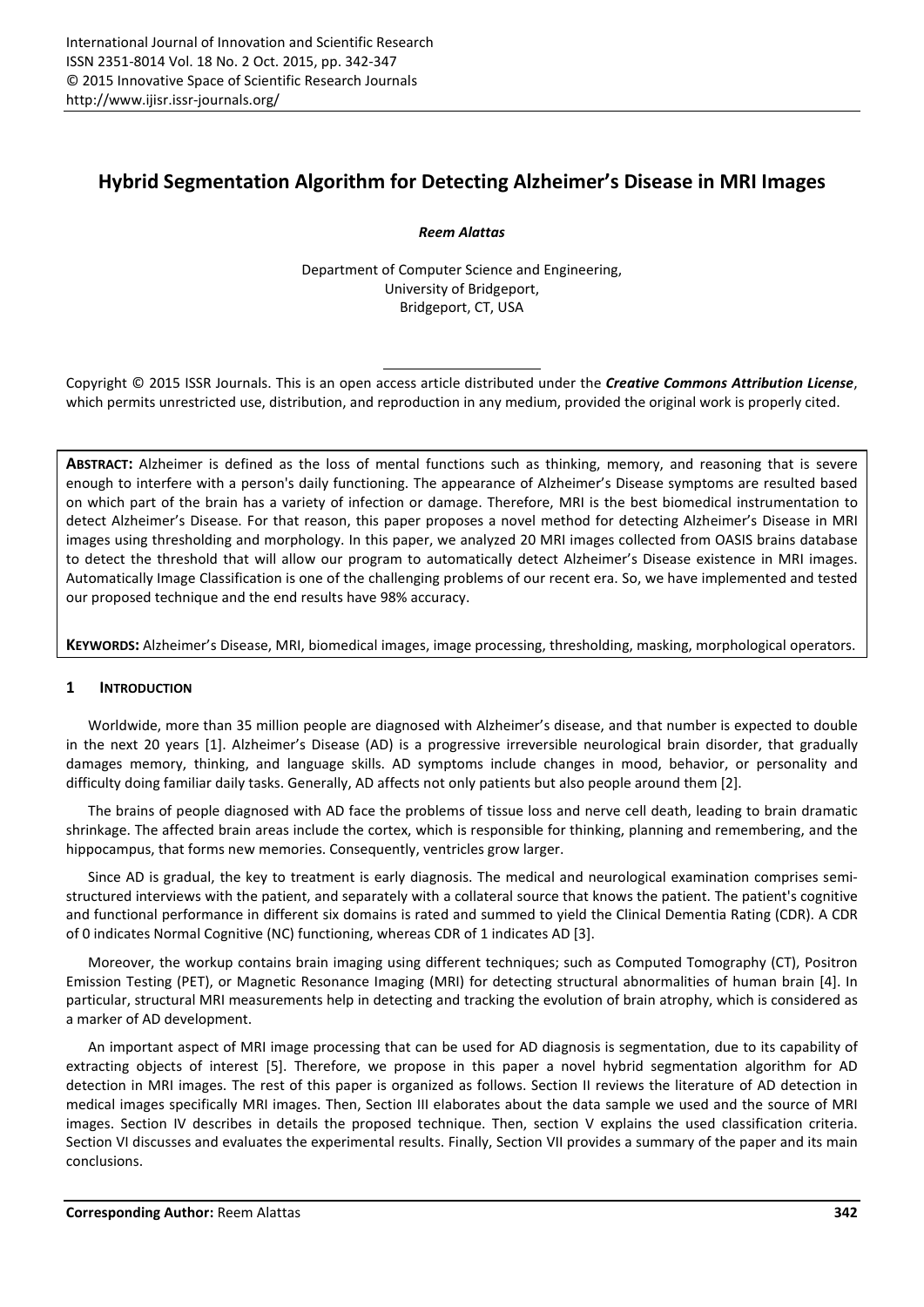## 2 LITERATURE SURVEY

Existing work in the field of AD detection in MRI images has been partially positive. The problem of AD recognition in structural MRI images using visual similarity was tackled in [6]. Visual local descriptors and the bagof-visual-words approach were applied on Hippocampus and Posterior Cingulate Cortex in brain MRI images. Then, the Content-Based Visual information retrieval approach is applied to recognize patient category. The findings can be used to support clinicians' diagnostic decision. And, accuracy on MCI case retrieval was improved by 10%.

AD classification method in MRI images was presented in [7]. Furthermore, the authors offered a tool to assist early diagnosis of dementia using wavelet feature extraction. The results showed that dimensionality reduction decreases classification accuracy, which suggested using all of the available information to perform classification, which in turn could increase computational cost in the training of the classifiers.

Mild Cognitive Impairment (MCI) recognition approach using MRI images was proposed in [8], where Grey Matter (GM) was segmented and Local Patterns was extracted from it. However, a perfect local pattern could not be identified.

The detection of AD onset in MRI images was presented in [9]. Three different machine learning algorithms were combined to get improved results. An average training accuracy of 94.57% and a testing accuracy of 87.23% were achieved, indicating the method's efficiency in detecting the onset of AD.

Finally, three major medical imaging techniques that are associated with AD were analyzed and evaluated in [10]. Those techniques are CT, PET, and MRI. The results showed that MRI is more beneficial than the others. The paper presented as well a mechanism to estimate hippocampal atrophy using ImageJ to indicates AD presence. Therefore, we chose to proceed with developing an algorithm working specifically on MRI images.

## 3 IMAGE DATABASE

We obtained (n = 20) MRI brain scans from the publicly available Open Access Series of Imaging Studies (OASIS) database. All images were axial and of 256x256 size. The 20 subjects included 10 normal controls (NC) aged 60 years old or above with a CDR scale of zero; and 10 subjects clinically diagnosed with AD with CDR = 1. All subjects were right-handed. Sample demographics including age, Mini-Mental State Examination (MMSE) scores, and gender are summarized in Table 1.

|             | Age              | <b>MMSE</b>      | Gender |
|-------------|------------------|------------------|--------|
| <b>NC</b>   | Average $= 64$   | Average $= 28.8$ |        |
| $(CDR = 0)$ | $STD = 10.31988$ | $STD = 1.643168$ | 3 M    |
| AD          | Average $= 83.8$ | Average = 25     | 8 F    |
| $(CDR = 1)$ | $STD = 3.768289$ | $STD = 2.915476$ | 2 M    |

#### *Table 1. Sample Demographics*

## 4 METHODOLOGY

The proposed technique was built based on comparing the ratio of high intensity pixels to low intensity ones in both NC and AD MRI images. The block diagram in Fig.1 expresses the steps in our method.



*Fig. 1. Proposed Method Block Diagram*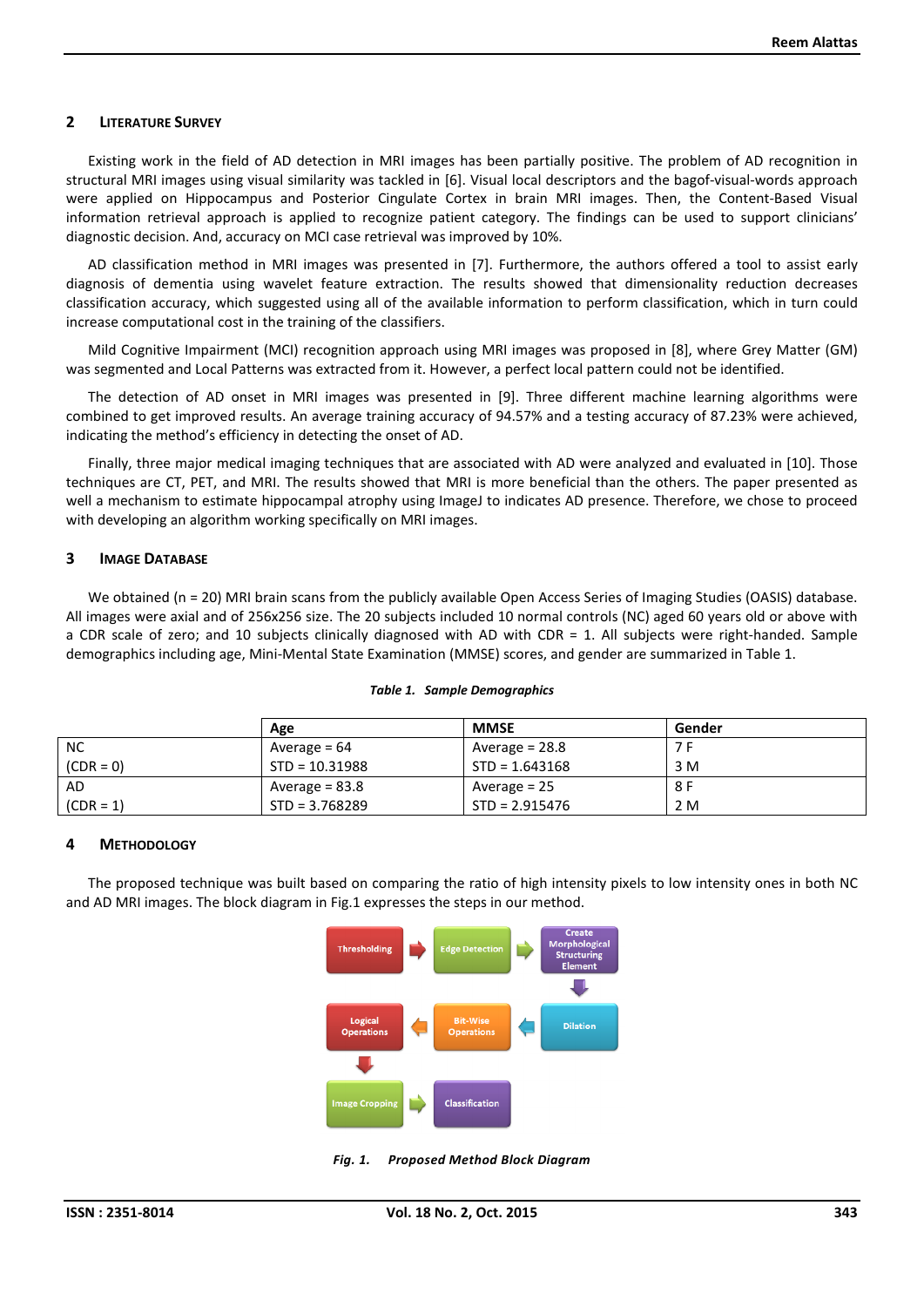### 4.1 THRESHOLDING

Segmentation implies dividing an image into regions. Thresholding is considered as one of the simplest image segmentation methods as it is based on selecting a certain value called threshold; which classifies image pixels into two distinct groups in order to isolate the object of interest from the background [11].

Thresholding results in binary images by turning all pixels in the grayscale input image that fall below the threshold to zero and all pixels above that threshold to one. If *g(x, y*) is a thresholded version of *f(x, y)* at some threshold *t*,

$$
g(x, y) = \begin{pmatrix} 1 & \text{if } f(x, y) \geq \tau \\ 0 & \text{otherwise} \end{pmatrix}
$$
 (1)

In our process, the threshold is found using Otsu's method, which selects the optimal threshold value that maximizes the inter-class variance of foreground (i.e. object of interest) and background classes [12].

$$
\mathbf{t}^* = arg \, max_{0 \leq t \leq 255} \{ \sigma_k^2(t) \} \tag{2}
$$

The inter-class variance is defined as,

$$
\sigma_5^2(\tau) = \omega_1(\tau)(\mu_1(\tau) - \mu_T)^2 + \omega_2(\tau)(\mu_2(T) - \mu_T)^2
$$
 (3)

While the class probability is computed from the histogram as,

$$
\omega_0(t) = \sum_0^{t-1} p(t) \tag{4}
$$

$$
\omega_2(t) = \sum_{i=1}^{L} p(i) \tag{5}
$$

And the class mean is,

$$
\mu_1(t) = \frac{\sum_{i=1}^{t-1} \ln(t)}{\omega_1(t)} \tag{6}
$$
\n
$$
\mu_2(t) = \frac{\sum_{i=1}^{t} \ln(t)}{\omega_2(t)} \tag{7}
$$

Where  $\frac{1}{2}$   $\frac{255}{3}$  and <sup>t</sup> is the threshold. Selecting the threshold is done successively until finding the optimal value. Fig. 2 (a) shows the original MRI image and Fig. 2 (b) shows the thresholding result.



*Fig. 2. (a) Original Brain MRI Image (b) Thresholding Result*

In this case, our object of interest is the brain. However, the scalp bones are appearing clearly in Fig. 2 (b) and we will demonstrate in the next steps how to eliminate them from the image.

## 4.2 EDGE DETECTION

Edge detection identifies and locates abrupt changes in pixel intensity in an image. These discontinuities characterize boundaries of objects in the image. The majority of edge detectors are based on the gradient method that finds the minimum and maximum in first-order derivative of the image intensity, because they contain valuable edges information [13]. Gradient based detectors include Prewitt filter that contains a pair of 3×3 convolution kernels as shown in Fig.3. These kernels detect vertical and horizontal edges, using the appropriate mask [14].

In our method, we use Prewitt operator to detect the edges of the scalp bones, as shown in Fig. 4.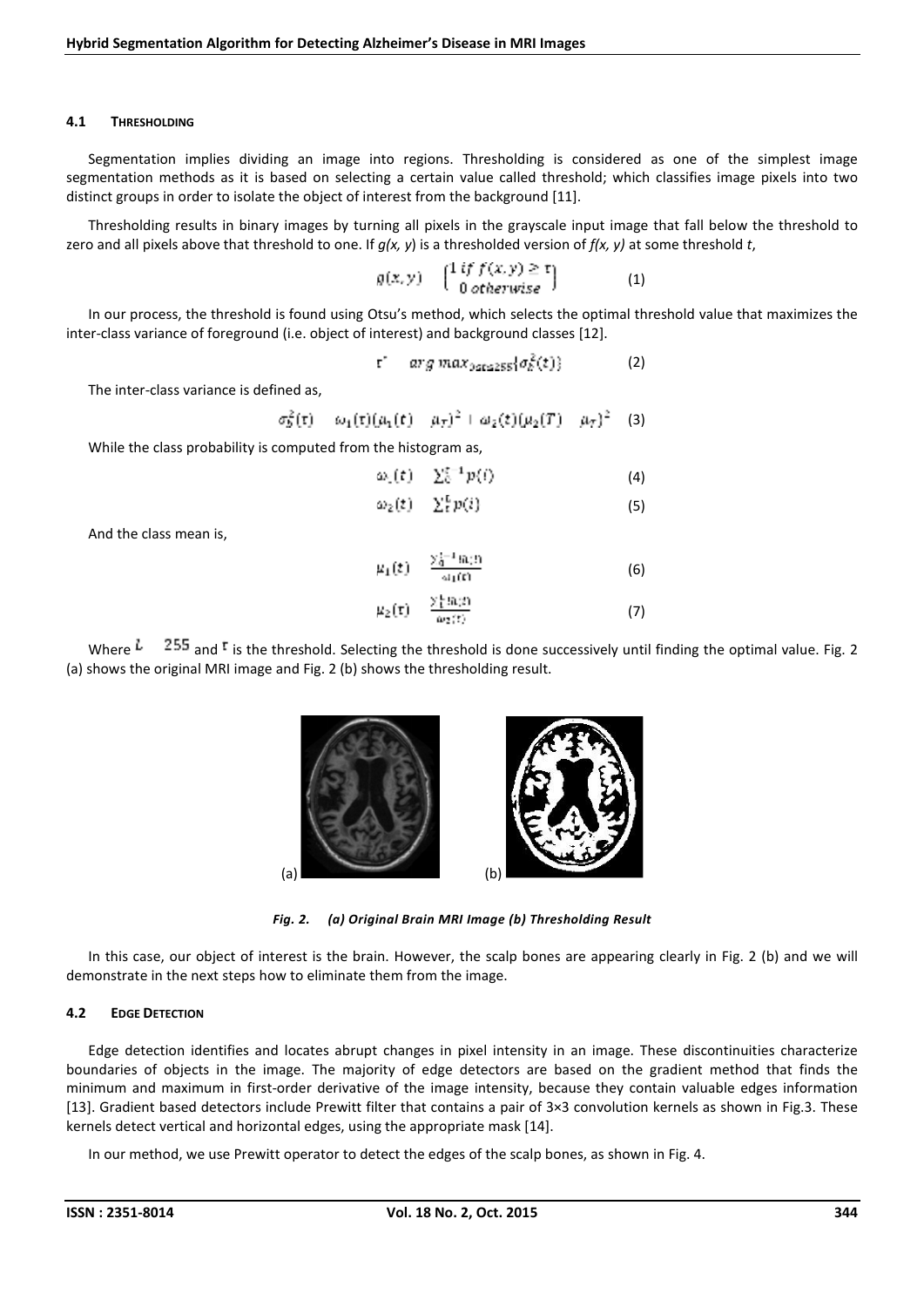#### 4.3 DILATION

Mathematical morphology involves analyzing and processing geometrical structures within an image. The structure could be of a macro nature or a micro nature [15]. The basic morphological operators include dilation, which can be applied to binary images in order to expand the boundaries of foreground pixels regions. Hence, the growth of foreground pixels areas results in filling the holes within those regions.

In this algorithm, we apply dilation in order to create a mask that can be used for removing scalp bones in order to isolate our Region of Interest (ROI) which is the brain. After performing dilation on Fig. 4, the result is shown in Fig. 5 (a). Then, we proceed by detecting and deleting the small white regions in the resulting image to get the result shown in Fig. 5 (b). Finally, we complement the aforementioned image to create the mask that will be used for removing scalp bones. The result is shown in Fig. 5 (c).



*Fig. 3. Masks for Prewitt Filter (a) In the x-direction (b) in the y-direction*



*Fig. 4. Prewitt Filter Application Result*



*Fig. 5. (a) Dilation Result (b) Clearing Small White Regions Result (c) Resulting Mask*

#### 4.4 USING THE MASK IMAGE

After obtaining the mask image, we use it to mask the thresholded image shown in Fig. 1 (b) by performing a logical and operation. The end result is shown in Fig. 6.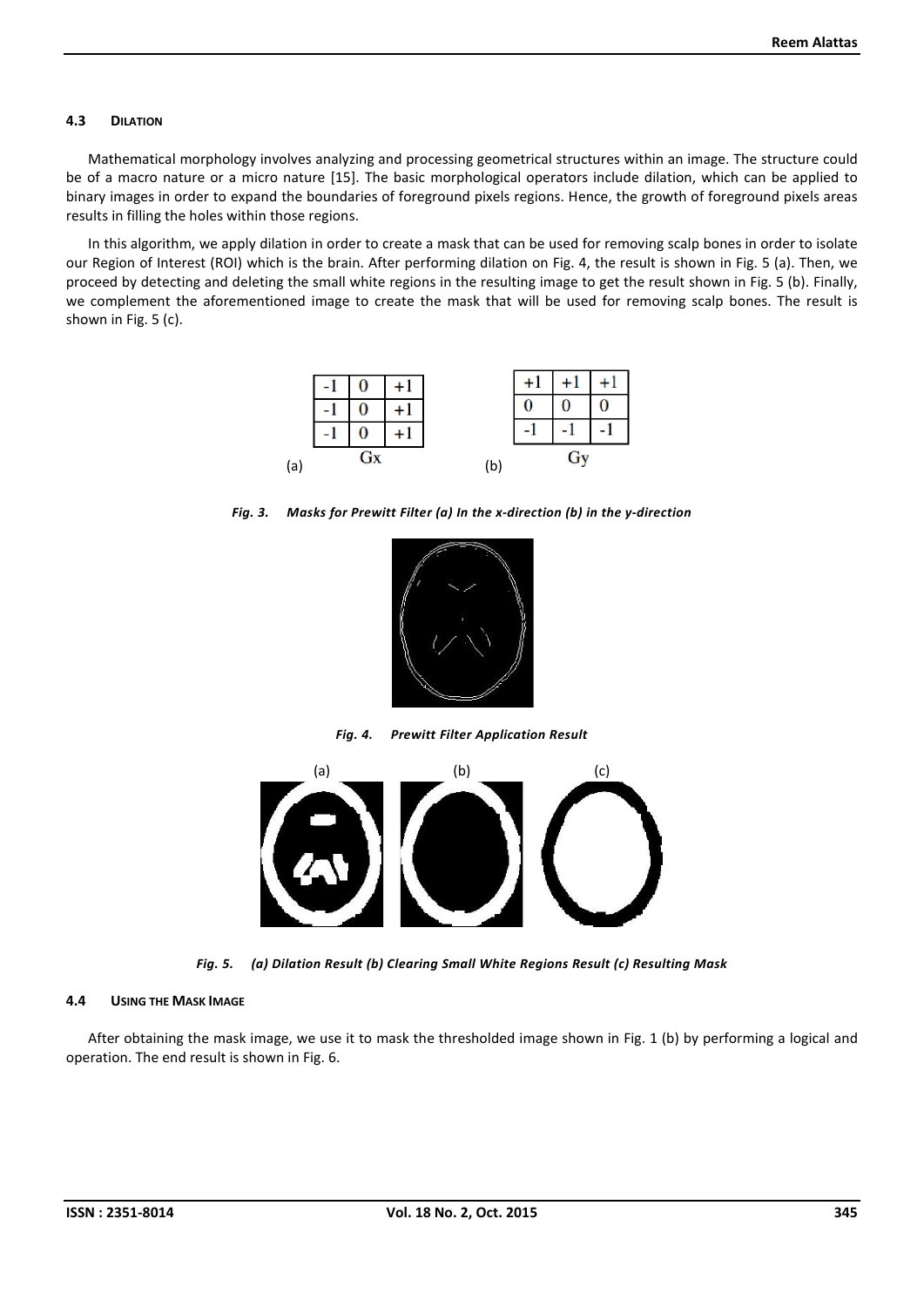

*Fig. 6. End Result*

#### 4.5 IMAGE CROPPING

We found that isolating the Corpus callosum by cropping the resulting image yields the best readings when trying to classify the end results. We did the cropping by dividing the image into two halves vertically and three thirds horizontally and take the middle lower part.

## 5 CLASSIFICATION

For each image, we calculated the ratio of the number of high intensity pixels to the number of low intensity pixels in the ROI. Then, we compared the ratios of NCs to AD affected brains. The chart shown in Fig. 7 lead us to detect the threshold number that we used to classify whether the patient has AD or not, and give the appropriate result accordingly.



*Fig. 7. Ratio of White Cells to Black Cells in Healthy Brain Images and AD Affected Images*

## 6 EXPERIMENTAL RESULTS

Appling our proposed method on (n=20) MRI brain scans for subject older than 60 years old yielded 98% accurate results.

# 7 CONCLUSION

In this paper, we presented a novel method for AD detection and classification in MRI images based on thresholding and morphological operators. The method was applied to 20 MRI brain images from the Oasis AD database and yielded 98% accurate results. Furthermore, we found an optimal ratio threshold that can be useful to differentiate between AD and NCs, which indicates its efficiency in detecting AD.

# ACKNOWLEDGMENT

We thank the Open Access Series of Imaging Studies (OASIS) for MRI images datasets used for our research. The data was provided by grants P50 AG05681, P01 AG03991, R01 AG021910, P50 MH071616, U24 RR021382, and R01 MH56584.